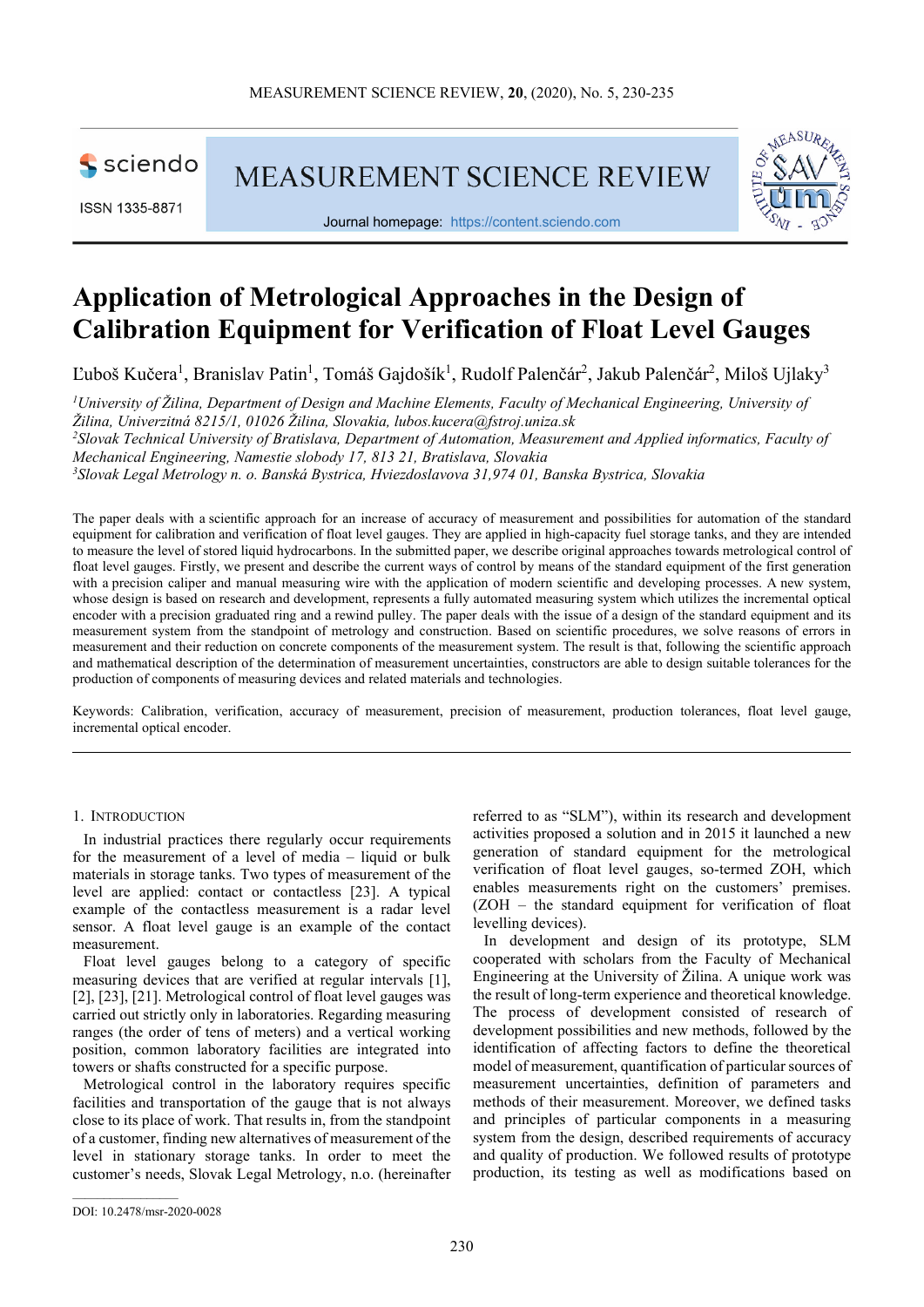experimental results. The final step was validation of the measuring system by its comparison with its reference laboratory represented by the producer Endress&Hauser in Japan with the aim to meet requirements of the standard EN ISO/IEC 17025 [18].

The paper represents a possibility to connect scientific works with applied principles to develop unique metrological systems. In case that standard construction facilities are not utilized in development, scientific approaches must be applied. Before the construction design, a thorough and detailed analysis of metrological requirements must be performed. It is crucial to know how to work with dimensions, tolerances and available technologies and their real capacities in relation with strict and specific requirements for accuracy as it is in the case of the new generation of the standard equipment for metrological verification of float level gauges.

The paper focuses on the requirement for the measuring system applied to the unique principle of the standard measuring equipment, methodology of measurement, and analysis of the original and new solution of the measuring system. Furthermore, it presents the approach to the definition of production tolerances following metrological requirements.

# *A. Requirement for calibration and verification of float level gauges*

The design of the measuring system was based on the requirements of the supplement (automatic level gauges) of the Decree of the ÚNMS SR no. 161/2019 Coll. on measuring instruments and metrological control and the requirements of International Recommendation OIML R 85 (ÚNMS – Slovak Office of Standards, Metrology and Testing) [1], [2], [3].

# 2. SUBJECT & METHODS

### *A. Current status*

The equipment ZOH1 (the first generation) for calibration and verification of float level gauges was developed based on the utility model no. 166-2013. [5] This measuring system allows very effective verification of the float level meter directly at the customer's premises, without a need for the meter to be transported to the calibration laboratory. Fig.1. presents the scheme of the equipment ZOH1 for calibration and verification of float level gauges. The equipment consists of a movable pulley (P1) hung on the wire (S2) with the diameter of  $0.1475^{+0.0075}_{-0.0075}$  mm [4], a tested float level gauge (S1), a fixed pulley (P2), and a container (2) positioned on the scales (4) filled with liquid (3). A displacer (S3) immersed in the liquid (3) is suspended on the axis of a movable pulley (P1, 1), a caliper (5) with the measuring range of 330 mm. Fig.2. shows the schematic detail of the measuring component of the standard equipment ZOH1. The adjusting weighing part consists of a fixed pulley (P3), a movable pulley (P4), and a counterweight (6). The wire (S2) is wound manually on a winding pulley (P5).

To simulate a drop of the level by one step, we need to perform the following operations:

1. To unlock the locking screw and allow a feed of the movable jaw of the caliper.

2. To unlock the movable jaw of the caliper and to displace the open moveable holder to the beginning of the measured distance of the wire.

3. To lock the locking screw.

4. To record the data of the caliper as the beginning of the measured segment - *L*p.

5. To unlock the fixed screw of the fixed support.

6. To move a wire from left to right up to the point when the movable jaw reaches the end of the measured segment by a slow and smooth motion of the arm of the caliper.

7. To record the data of the caliper as the end of the measured segment - *L*k.

8. To control a fixation of the displacer in the equilibrium position visually.

9. To lock the fixed screw of the fixed support.

10. To record the data of the level meter, scales and measuring time.



Fig.1. The scheme of the equipment ZOH1.



Fig.2. The scheme of the measuring device of the equipment ZOH1.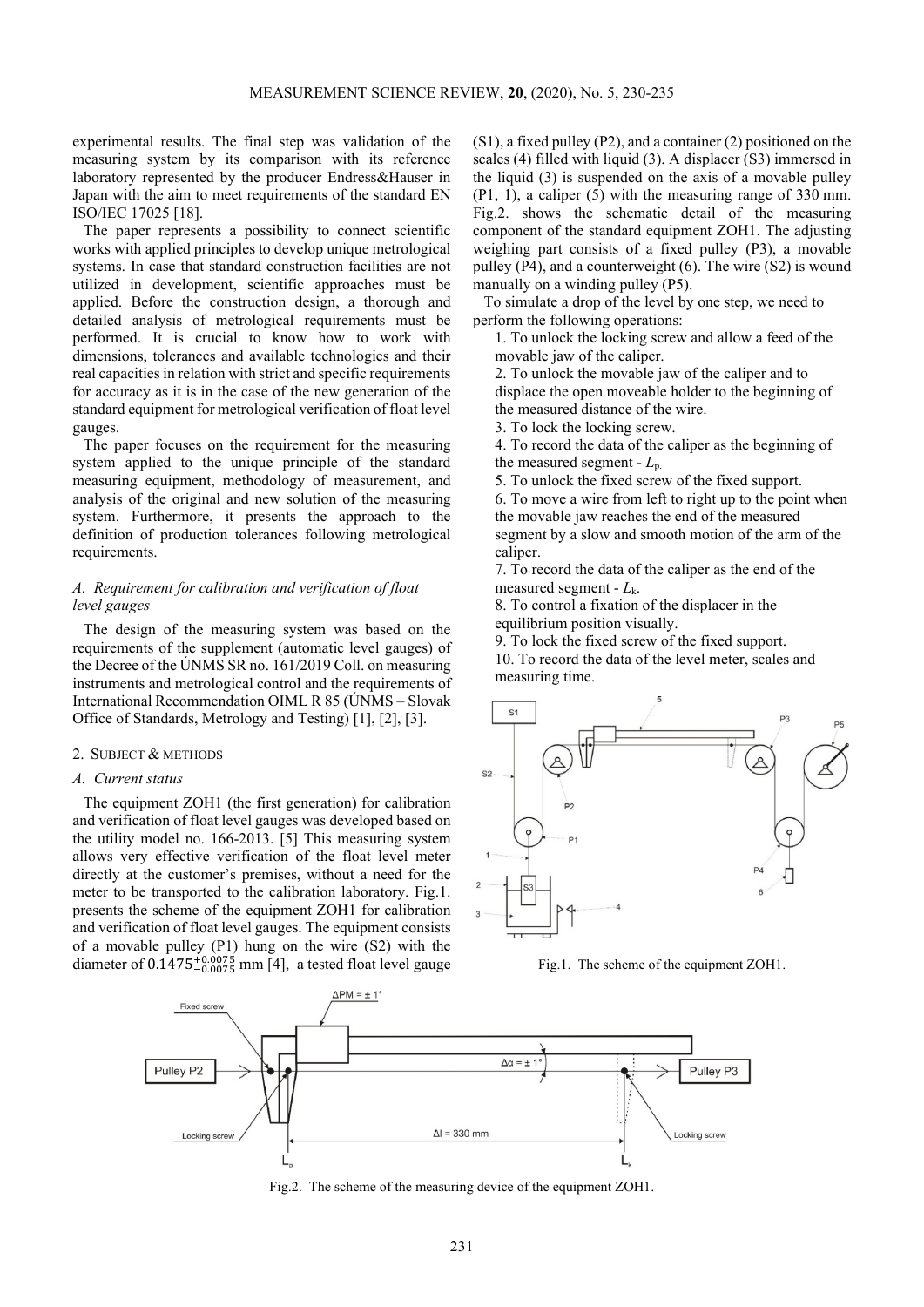In case of the measuring range of 26 meters of the float level gauge, it is necessary to perform 64 displacements of the wire from point A to point B.

In practice, the construction of equipment ZOH1 consists of the welded L-profiles. A 500 mm digital caliper (Mitutoyo, type: Absolute Digimatic) with a digital display with the resolution  $d_s = 0.01$  mm and the maximum permissible error *mpe* = 0.03 mm was applied to measure the segment of the length of wire. A portable scale with the capacity of 2 kg was used to measure the liquid container. To be more specific, it was Mettler Toledo, type EL 2001/01 with the division value 0.1 g with the maximum permissible error *mpe* = 0.1 g. The winding of wire was performed manually with an intuitive speed and acceleration. Fig.3. shows the equipment ZOH1 by the verification of a float level gauge. Then, particular data obtained from measurements are transferred into the evaluating program with final results of measurements via a data cable.



Fig.3. The standard equipment ZOH1 by verification of a float level gauge.

# *B. Design of new measuring system*

With the aim to eliminate some adverse effects (they were a part of measurement uncertainty in the original solution), to improve measurement and to prepare a measuring system for the process of automation, we started to design new measuring equipment. The new design is based on the equipment ZOH1 in order to increase the accuracy of the measurement. Therefore, a measuring component with the caliper is substituted by the incremental optical encoder with a precision graduated ring (Renishaw, type: RESM 20,  $n = 23,600$ ,  $d = 20 \text{ }\mu\text{m}$  representing a standard measure of length. [19]. The measurement system provides measurement accuracy of 0.1 arc. sec., it is part of a precision pulley with the diameter  $105.2 \pm 0.03$  mm, in which the wire is positioned with the wrap angle 360°. The design of the measuring system fully meets the criteria for automation. To be more specific, a stepper electric motor with a gear and a belt drive provides wire winding. As a result, there is no need for any manual interference during measurement. The scheme of the equipment with a new measuring system (the optical encoder with the ring) is shown in Fig.4.



Fig.4. The scheme of the equipment with a new measuring system.

The original solution of the equipment consists of a movable pulley (P1) suspended on the wire (S2) with a diameter of  $0.1475^{+0.0075}_{-0.0075}$  mm, a tested float level gauge (S1), a fixed pulley (P2), a container (2) positioned on the scales (4) and filled with liquid (3). A displacer (S3) immersed in the liquid (3) is suspended on the axis of a movable pulley (P1, 1). A part of the new measuring system is a precise pulley (P3). A winding pulley is driven by the stepper electric motor with a gear (5) by means of a V-belt or directly without it.



Fig.5. The scheme of the measuring component of the standard equipment.

To simulate a drop of the level by one step, it is necessary to perform one revolution of the measuring pulley. After the revolution, it is important to record the data from the measuring system, the float level gauge and the period of measurement. Fig.6. shows new standard equipment in a verification of the float level gauge. On the left, there is only a manual winding of the rope on the winding pulley. On the right, a stepper electric motor with gear is implemented into the system.

In practice, the construction of the equipment consists of aluminium modular profiles. The stepper motor EMMT-AS-60-L-LS-RMB with the rated power 410 W, the rated speed 3,000 min-1 and torque 1.3 Nm, is used as a drive of the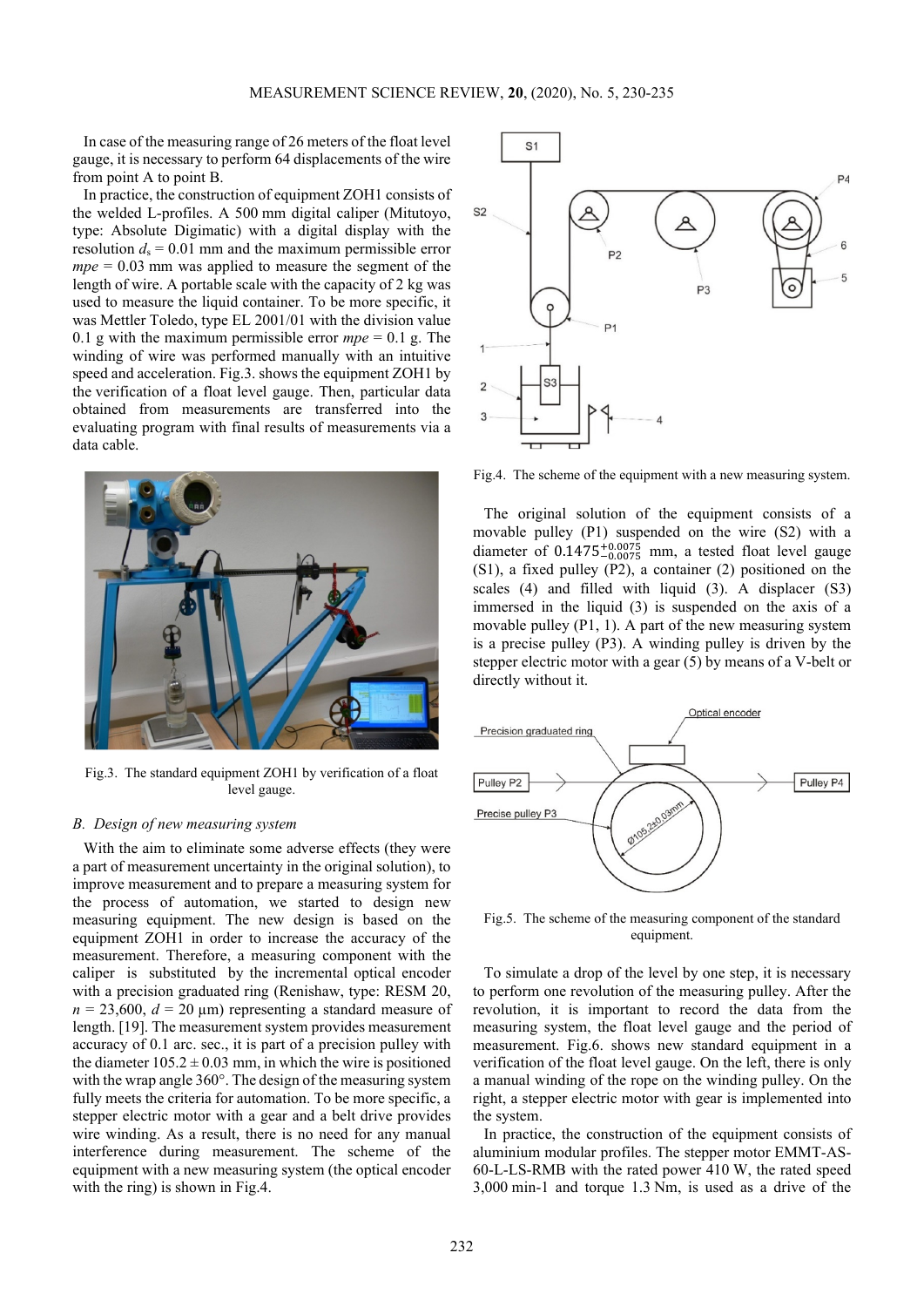winding pulley. Furthermore, power transfer and speed change are provided by the planetary gear unit EMGA-60-P-G5-EAS-60 with the gear ratio  $i = 5$ . The motor is controlled by the servo drive CMMT-AS-C2-3A-PN-S1.



Fig.6. The standard equipment with the new measuring system in a verification of the float level gauge. On the left, with the manual drive. On the right, the system is implemented with a stepper electric motor with a gear.

In design, the drive is based on the analysis of the utilized pulley mechanism. To calculate a minimum torque  $M_{\text{min}}$ , the formula was applied:

$$
M_{min} = I_4 \alpha_4 + \left[ \left( \frac{1}{2} m_Z g + \frac{I_2 \alpha_2}{r_2} + \frac{I_3 \alpha_3}{r_3} \right) r_4 \right].
$$
 (1)

Where  $I_4$ – moment of inertia of the winding pulley P4,  $\alpha_4$ – angular acceleration of the winding pulley  $P4$ ,  $r_4$  – radius of the pulley P4,  $m_z$  – a weight suspended on the wire S2,  $g$  – gravitational acceleration,  $I_2$  – moment of inertia of the fixed pulley P2,  $\alpha_2$  – angular acceleration of the winding pulley P2,  $r_2$  – radius of the pulley P2,  $I_3$  – moment of inertia of the measuring pulley P3 with the measuring system,  $\alpha_3$  – angular acceleration of the measuring pulley P3 with the measuring system,  $r_3$  – radius of the pulley P3.

A slip of the stepper motor takes place at a certain acceleration by pulling the wire through the pulley or the measuring system. To solve this problem, we followed the Euler–Eytelwein formula. The formula states that maximum acceleration of the stepper motor *a*max equals:

$$
|a_{max}| = \frac{\frac{r_3^2 m_Z g}{2l_3}}{\left(\frac{1 - e^f \varphi - l_2 r_3^2}{e^f \varphi - l_3 r_2^2}\right)}\tag{2}
$$

Where  $f$  – friction coefficient,  $\varphi$  – wrap angle.

#### *C. Measurement model and determination of uncertainties*

The main issue of the designed solution is that an error occurs every time while using the new measurement system. The error is caused by an inaccuracy in the production of a pulley groove (P3) of the measuring system. The inaccuracy is caused by a permissible tolerance of roundness and roughness of the groove surface [4], [5]. The groove of the measuring pulley in which the wire is placed has the diameter  $105.2 \pm 0.03$  mm including the tolerance of roundness  $\pm 0.03$  mm. The wire diameter is  $0.1475^{+0.0075}_{-0.0075}$  mm. Moreover, a tolerance of the wire of a float gauge also affects an error in measurement. Therefore, for a calculation, we considered geometries of the measuring pulley and its parameters [6], [7], [8]. A wire length, i.e., a length of the measured segment, is determined by a length of a neutral fibre in the wire. As a result, for the calculation of the length of the neutral fiber, a formula for a circle circumference is applied. It is supposed that a position of the neutral fibre varies by a modified diameter of the wire. This results in the fact that the length of the neutral fiber increases with increasing diameter. Fig.7. shows that a circle diameter formed by a wrapped neutral fibre around the pulley  $D_k$  equals:

$$
D_k = D_L + D. \tag{3}
$$

Where D - nominal dimension of the pulley diameter and  $D_L$  – nominal dimension of the wire diameter. The wire length and thus one measured segment that unwinds from a wire drum for one revolution of the measuring pulley equals:



Fig.7. The scheme of the wire placement in the pulley groove.

Fig.7. shows the scheme of the placement of the wire in the groove of the measuring pulley. Where  $D_k$  is determined by the relation:

$$
D_{\mathbf{k}} = D + D_{\mathbf{L}} \tag{5}
$$

Where *D* is a nominal diameter of the pulley and  $D<sub>L</sub>$  is nominal dimension of the wire diameter.

# *D. Uncertainty of Measured Segment*

Standard uncertainty of a wire length per one pulley revolution is:

$$
u(L) = \pi \times u(D_k) \tag{6}
$$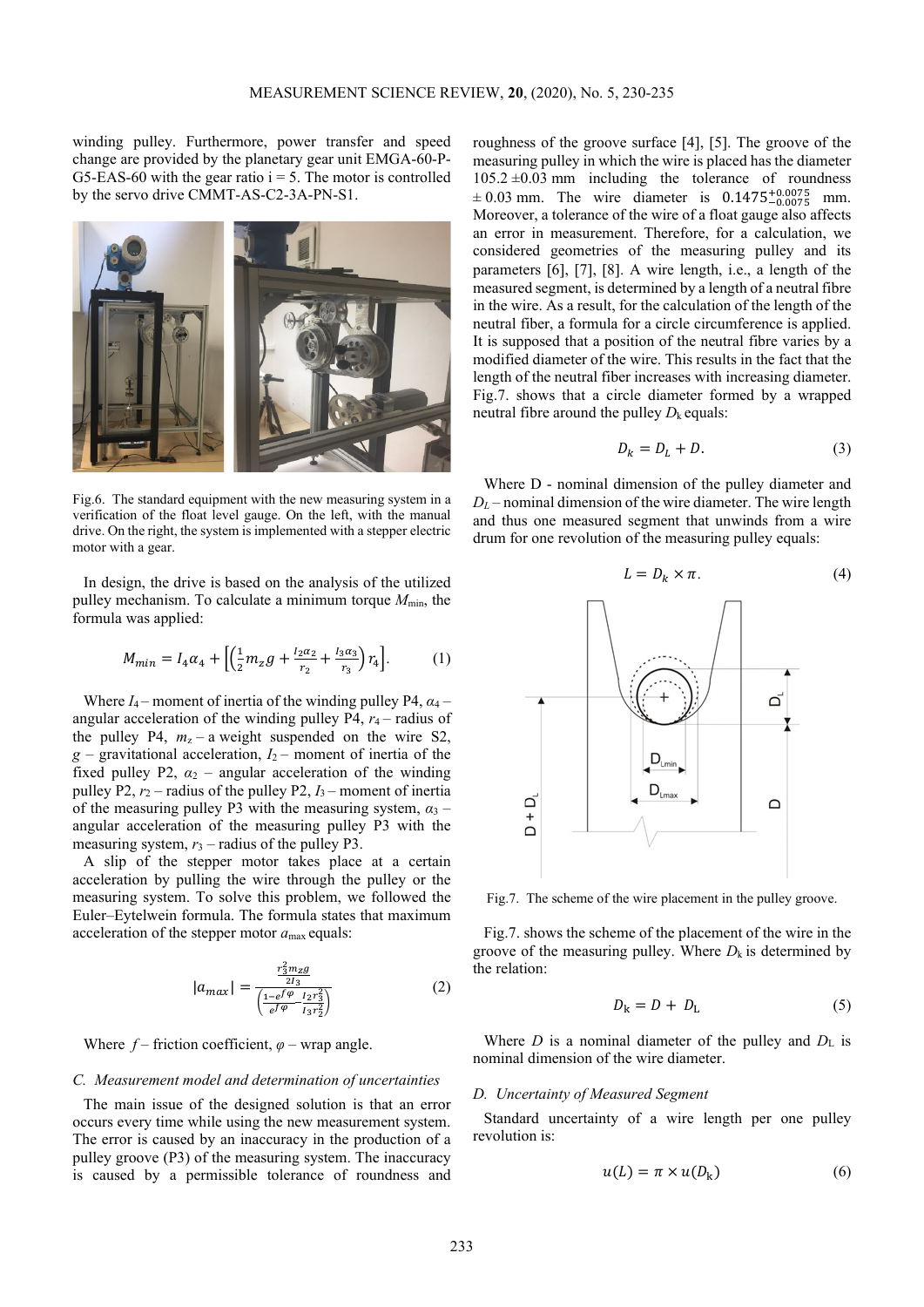where standard uncertainty of a pulley diameter, considering the relation (5), is

$$
u^{2}(D_{k}) = u^{2}(D) + u^{2}(D_{L})
$$
 (7)

When we consider that  $D_L \in (0.140; 0.155)$  mm will be in case of the normal distribution of an error of wire diameter (we know the bounds with the probability of 95 %) for an estimation of the wire diameter  $\widehat{D}_L = 0.1475$  mm

$$
u(D_{\rm L}) = \frac{0.155 - 0.1475}{2} = \frac{0.0075}{2} = 0.00375 \text{ mm.}
$$
 (8)

The pulley diameter (a groove in which the wire is placed) is designed initially as  $D = (105.2 \pm 0.03)$  mm. That means the standard uncertainty of the pulley diameter assuming a balanced diameter distribution is

$$
u(D) = \frac{0.03}{\sqrt{3}} = 0.0173 \text{ mm.}
$$
 (9)

Therefore, the uncertainty of the circle diameter (see relation (6)) for the design of a pulley with the diameter  $D = (105.2 \pm 0.03)$  mm would be

$$
u(D_{k}) = \sqrt{0.0173^{2} + 0.00375^{2}} = \sqrt{0.000313} = 0.0177
$$
 mm. (10)

In case of 64 revolutions, the uncertainty of the length of the wire (measured segment) is

$$
u(L) = \pi \times 64 \times 0.0177 = 3.557 \text{ mm.}
$$
 (11)

Thus, when assuming a normal distribution of the wire length, an expanded uncertainty of the length of a measured segment is

$$
U(L) = 2 \times 3{,}557 = 7.12 \text{ mm}.
$$
 (12)

To make an expanded uncertainty of the total measured length  $U = 1$  mm (which results from the proposal of designed standard equipment), the standard uncertainty must be  $u(L) = 0.5$  mm. Then the standard uncertainty of the length per one revolution

$$
u(L_{1rev}) = \frac{0.5}{64} = 0.0078 \text{ mm}
$$
 (13)

And standard uncertainty of a circle per one revolution

$$
u(D_{k}) = \frac{0.0078}{\pi} = 0.00248 \text{ mm.}
$$
 (14)

That means a permissible error (a permissible expanded uncertainty). In the current design, the considered tolerance (expanded uncertainty) of the pulley is 0.03 mm and tolerance of the wire diameter is 0.0075, which results in an expanded uncertainty of 0.035. Therefore, it is necessary to decrease the tolerance of the wire diameter as well as the tolerance of the pulley diameter.

3. RESULTS

The result of the work is the new equipment ZOH2 for verification of float level gauges based on scientific research in the given field. Particular construction components were produced on the basis of requirements for the minimization of measurement error. The equipment is implemented by an automatic drive system of the winding pulley with own SW and HW solution. Therefore, based on the research of uncertainties of measurement and performed calculations of measurement uncertainties, the measuring pulley was produced with the required dimension (105.2  $\pm$ 0.0012) mm with a wire tolerance of  $\pm 0.0042$  mm, what represents the uncertainty of a circle according to the relation (7)

$$
u(D_{k}) = \sqrt{\left(\frac{0.0012}{\sqrt{3}}\right)^{2} + \left(\frac{0.0042}{2}\right)^{2}} = 0.0022 \text{ mm}.
$$

From the standpoint of production technology, it is a very high required accuracy. However, this accuracy can be obtained by modern CNC machines. As a result, the requirement of an expanded uncertainty of a length of a measured segment of 1 mm will be met in the production of a measuring pulley plus uncertainty of the wire length.

During calibration of the designed measuring system when determining the resulting measurement uncertainty, it will be necessary to identify and quantify all significant influencing variables, to determine the uncertainty budget on the basis of experimental calibration data, for further uncertainty contributions arising from the conditions of use of the equipment. The purpose of this paper was to introduce a design of the equipment and accuracy of the production of its components (pulley) in terms of an achievable uncertainty of the measuring equipment.

## 4. DISCUSSION / CONCLUSIONS

The analysis of a form of measurement uncertainties was performed by the critical element analysis of the measurement system. Before the construction design, we as constructors did not deal with measurement uncertainties sufficiently enough. The result was an incorrect proposal of tolerances. By an application of scientific knowledge from the field of measurement and statistics, the conditions for minimisation of the impact of pulley dimensions on measurement accuracy were set. A definition of the conditions of tolerance in a proposal of metrological equipment must be obtained by an analysis of measurement uncertainties, a definition of critical elements of the measuring system and, consequently, fields of tolerance of individual components must be formed. The work points to the necessity of the scientific knowledge application from the field of measurement and statistics, even in a pre-construction process, to avoid deficiencies in a construction solution, especially in the initial design. It is a lesson for constructors of metrological devices where to start with the process of construction, and how an insufficient analysis may affect the accuracy of the measurement system. Currently, the equipment is in a test operation.